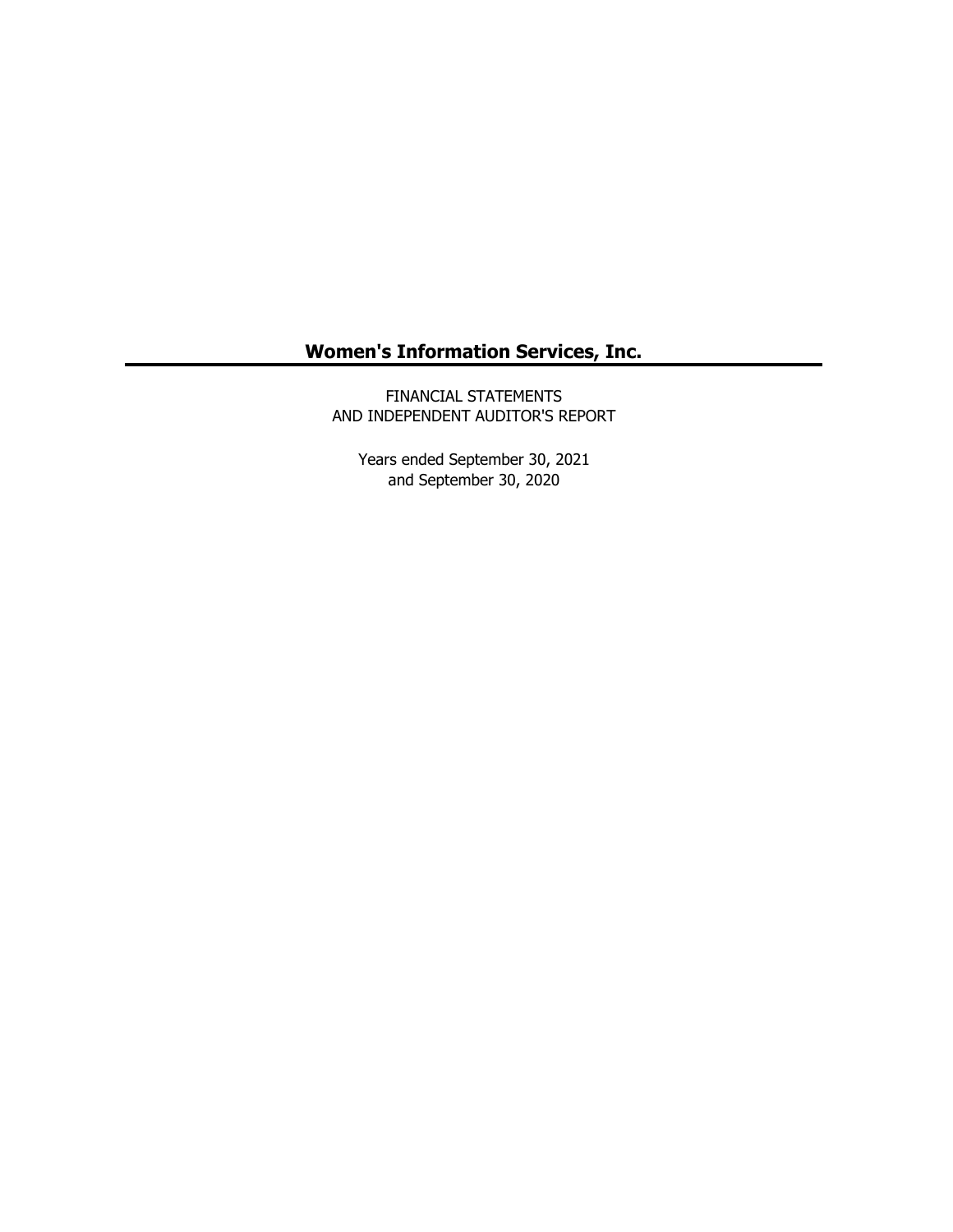Table of Contents

|                                                       | $1 - 2$ |
|-------------------------------------------------------|---------|
|                                                       |         |
| Statements of Revenues, Expenses and Other Changes in |         |
|                                                       |         |
|                                                       |         |
|                                                       |         |
|                                                       |         |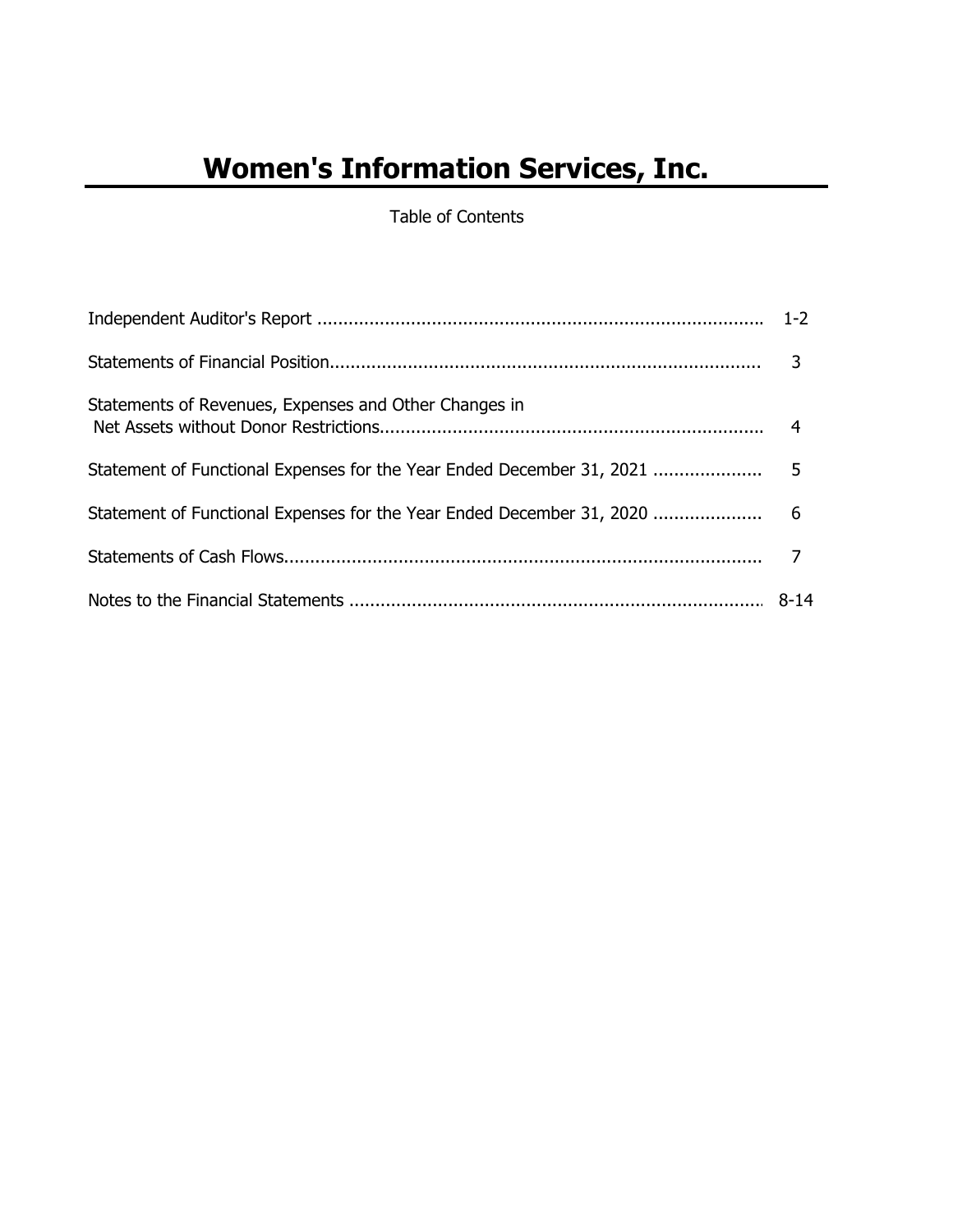

317 S James Street Ludington, MI 49431 (231) 843-4085

#### **INDEPENDENT AUDITOR'S REPORT**

April 29, 2022

To the Board of Directors Women's Information Services, Inc. Big Rapids, MI 49307

We have audited the accompanying financial statements of the Women's Information Services, Inc. (a nonprofit organization), which comprise the statements of financial position as of September 30, 2021 and September 30, 2020, and the related statements of revenues, expenses, and other changes in net assets without donor restrictions, functional expenses, and cash flows for the years then ended, and the related notes to the financial statements.

#### **Management's Responsibility for the Financial Statements**

Management is responsible for the preparation and fair presentation of these financial statements in accordance with accounting principles generally accepted in the United States of America; this includes the design, implementation, and maintenance of internal control relevant to the preparation and fair presentation of financial statements that are free from material misstatement, whether due to fraud or error.

#### **Auditor's Responsibility**

Our responsibility is to express an opinion on these financial statements based on our audit. We conducted our audit in accordance with auditing standards generally accepted in the United States of America. Those standards require that we plan and perform the audit to obtain reasonable assurance about whether the financial statements are free from material misstatement.

An audit involves performing procedures to obtain audit evidence about the amounts and disclosures in the financial statements. The procedures selected depend on the auditor's judgment, including the assessment of the risks of material misstatement of the financial statements, whether due to fraud or error. In making those risk assessments, the auditor considers internal control relevant to the entity's preparation and fair presentation of the financial statements in order to design audit procedures that are appropriate in the circumstances, but not for the purpose of expressing an opinion on the effectiveness of the entity's internal control. Accordingly, we express no such opinion. An audit also includes evaluating the appropriateness of accounting policies used and the reasonableness of significant accounting estimates made by management, as well as evaluating the overall presentation of the financial statements.

We believe that the audit evidence we have obtained is sufficient and appropriate to provide a basis for our audit opinion.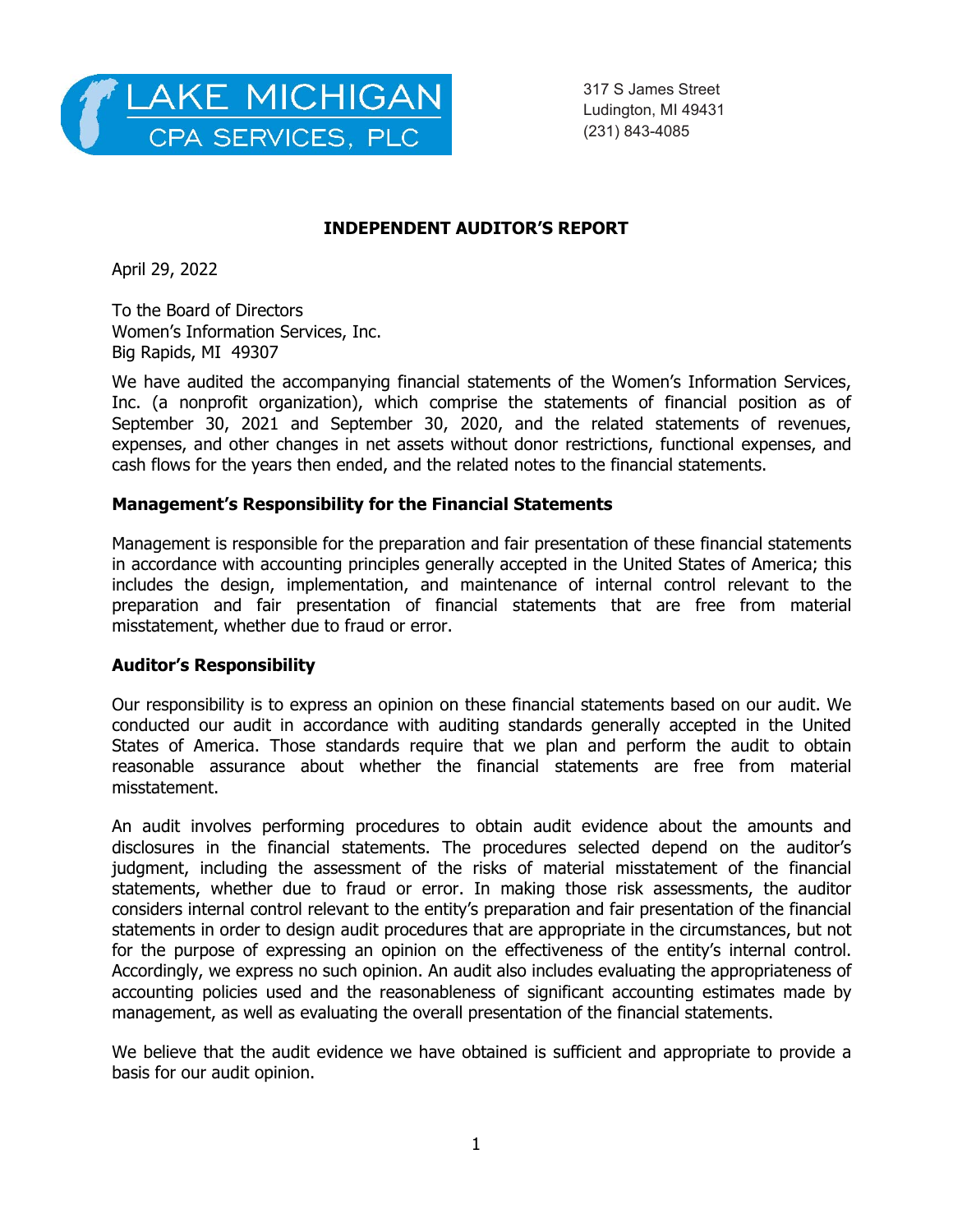#### **Opinion**

In our opinion, the financial statements referred to above present fairly, in all material respects, the financial position of Women's Information Services, Inc. as of September 30, 2021 and September 30, 2020, and the related statements of revenues, expenses, and other changes in net assets without donor restrictions, functional expenses, and cash flows for the years then ended in accordance with accounting principles generally accepted in the United States of America.

Lake Michigan CPA Lerinies, BEC

April 29, 2022 Ludington, Michigan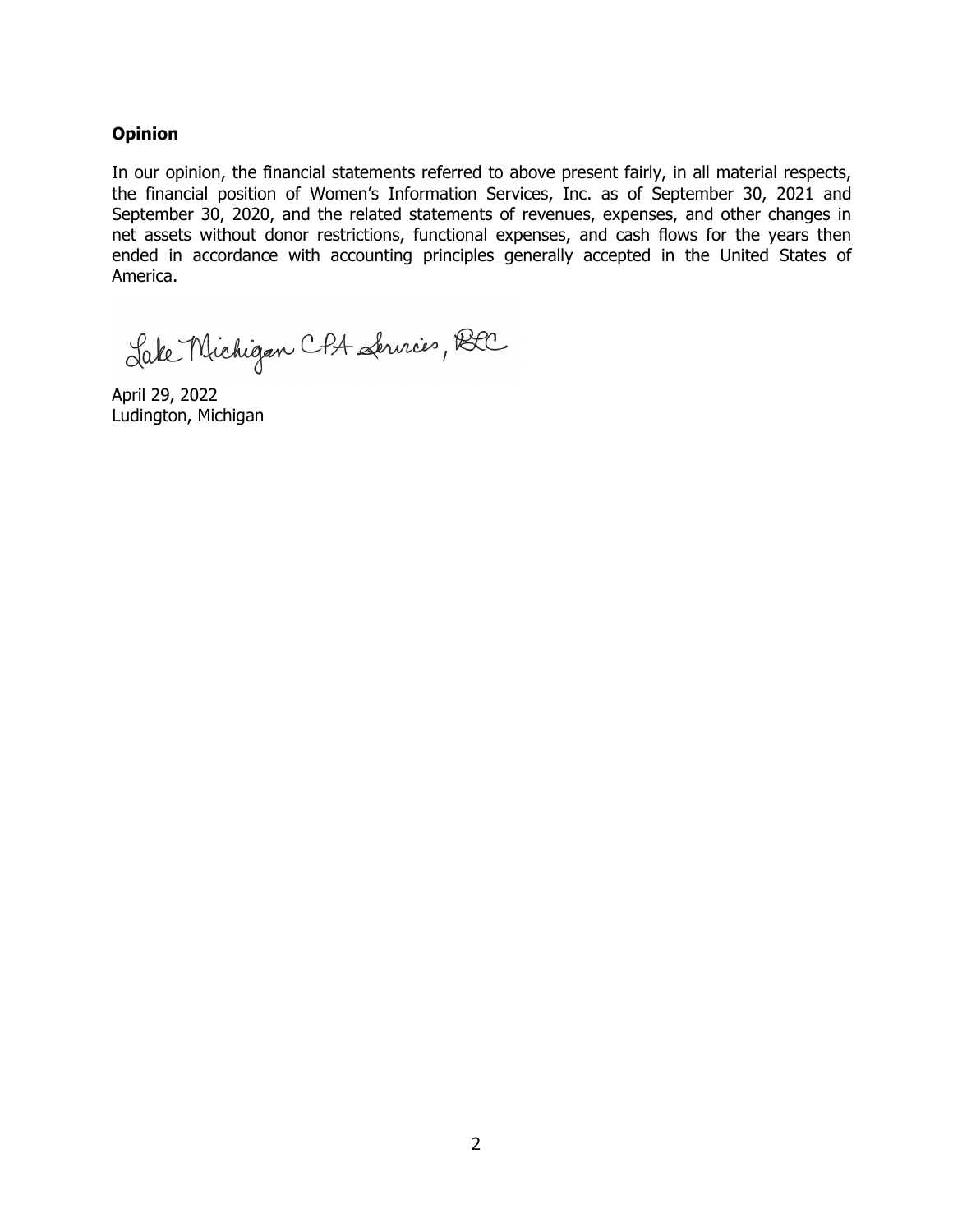Statements of Financial Position September 30, 2021 and September 30, 2020

#### **ASSETS**

| <b>CURRENT ASSETS</b>               | 2021             | 2020          |
|-------------------------------------|------------------|---------------|
| Cash and cash equivalents           | \$<br>151,222 \$ | 150,930       |
| <b>Investments</b>                  | 70,681           | 55,673        |
| Grants receivable                   | 49,852           | 53,776        |
| Other receivables                   | 12,795           | 229           |
| Prepaid expenses                    | 6,903            | 6,115         |
| Deposit on leased property          | 800              | 800           |
| <b>Total current assets</b>         | 292,253          | 267,523       |
| <b>NONCURRENT ASSETS</b>            |                  |               |
| Land                                | 2,000            | 2,000         |
| Construction in progress            |                  | 92,210        |
| Buildings and improvements          | 394,972          | 256,018       |
| Furniture and equipment             | 32,493           | 22,743        |
| <b>MSHDA rental houses</b>          | 446,547          | 446,547       |
| Less: accumulated depreciation      | (361,465)        | (340,743)     |
| <b>Total noncurrent assets</b>      | 514,547          | 478,775       |
| <b>Total assets</b>                 | \$<br>806,800    | \$<br>746,298 |
| <b>LIABILITIES AND NET ASSETS</b>   |                  |               |
| <b>CURRENT LIABILITIES</b>          |                  |               |
| Accounts payable                    | \$<br>8,332 \$   | 7,855         |
| <b>Accrued liabilities</b>          | 27,364           | 23,616        |
| Unearned revenue                    | 32,470           | 52,932        |
| <b>Total current liabilities</b>    | 68,166           | 84,403        |
| <b>NONCURRENT LIABILITIES</b>       |                  |               |
| Loan payable                        | 48,171           | 59,150        |
| <b>MSHDA</b> mortgages              | 528,585          | 528,585       |
| <b>Total noncurrent liabilities</b> | 576,756          | 587,735       |
| <b>Total liabilities</b>            | 644,922          | 672,138       |

#### **NET ASSETS**

| Without donor restrictions                        |            |         |
|---------------------------------------------------|------------|---------|
| Undesignated                                      | 136,878    |         |
| Designated by the Board for facility improvements | 25,000     | 109,620 |
| Total net assets                                  | 161,878    | 109,620 |
| Total liabilities and net assets                  | 806,800 \$ | 781,758 |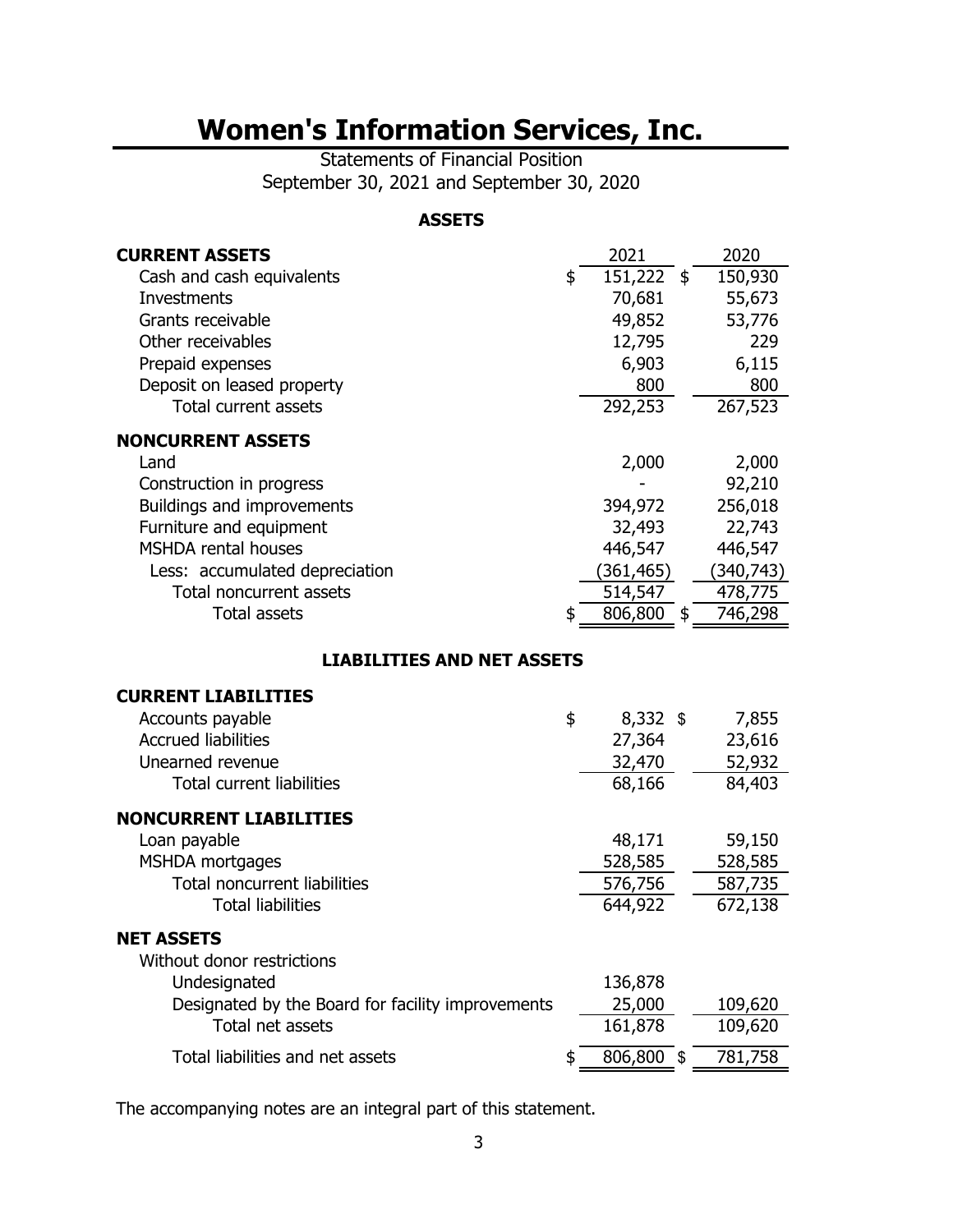Statements of Revenues, Expenses, and Other Changes in Net Assets without Donor Restrictions For the Years Ended September 30, 2021 and September 30, 2020

| <b>DONOR RESTRICTIONS</b><br>2021<br>2020<br>562,306 \$<br>418,648<br>Federal grants<br>\$<br>State and local grants<br>229,172<br>301,679<br>68,599<br>Contributions<br>68,780<br>Program service fees<br>15,188<br>12,500<br>30,579<br>23,112<br>Fundraising<br>Rental income<br>24,526<br>22,345<br>Store sales<br>11,452<br>Unrealized gain/(loss) on investments<br>15,007<br>5,463<br>Investment income<br>14<br>88<br>945,391<br>864,067<br>Total revenues, gains, and other support<br><b>EXPENSES</b><br>740,021<br>716,195<br>Program services<br>Supporting services<br>Management and general<br>102,560<br>110,710<br>Fundraising<br>15,092<br>1,702<br>857,673<br>828,607<br>Total expenses<br>Change in net assets<br>87,718<br>35,460<br>74,160<br>Net assets at October 1<br>38,700<br>161,878 \$<br>74,160<br>Net assets at September 30 | REVENUES, GAINS, AND OTHER SUPPORT WITHOUT |  |  |
|------------------------------------------------------------------------------------------------------------------------------------------------------------------------------------------------------------------------------------------------------------------------------------------------------------------------------------------------------------------------------------------------------------------------------------------------------------------------------------------------------------------------------------------------------------------------------------------------------------------------------------------------------------------------------------------------------------------------------------------------------------------------------------------------------------------------------------------------------------|--------------------------------------------|--|--|
|                                                                                                                                                                                                                                                                                                                                                                                                                                                                                                                                                                                                                                                                                                                                                                                                                                                            |                                            |  |  |
|                                                                                                                                                                                                                                                                                                                                                                                                                                                                                                                                                                                                                                                                                                                                                                                                                                                            |                                            |  |  |
|                                                                                                                                                                                                                                                                                                                                                                                                                                                                                                                                                                                                                                                                                                                                                                                                                                                            |                                            |  |  |
|                                                                                                                                                                                                                                                                                                                                                                                                                                                                                                                                                                                                                                                                                                                                                                                                                                                            |                                            |  |  |
|                                                                                                                                                                                                                                                                                                                                                                                                                                                                                                                                                                                                                                                                                                                                                                                                                                                            |                                            |  |  |
|                                                                                                                                                                                                                                                                                                                                                                                                                                                                                                                                                                                                                                                                                                                                                                                                                                                            |                                            |  |  |
|                                                                                                                                                                                                                                                                                                                                                                                                                                                                                                                                                                                                                                                                                                                                                                                                                                                            |                                            |  |  |
|                                                                                                                                                                                                                                                                                                                                                                                                                                                                                                                                                                                                                                                                                                                                                                                                                                                            |                                            |  |  |
|                                                                                                                                                                                                                                                                                                                                                                                                                                                                                                                                                                                                                                                                                                                                                                                                                                                            |                                            |  |  |
|                                                                                                                                                                                                                                                                                                                                                                                                                                                                                                                                                                                                                                                                                                                                                                                                                                                            |                                            |  |  |
|                                                                                                                                                                                                                                                                                                                                                                                                                                                                                                                                                                                                                                                                                                                                                                                                                                                            |                                            |  |  |
|                                                                                                                                                                                                                                                                                                                                                                                                                                                                                                                                                                                                                                                                                                                                                                                                                                                            |                                            |  |  |
|                                                                                                                                                                                                                                                                                                                                                                                                                                                                                                                                                                                                                                                                                                                                                                                                                                                            |                                            |  |  |
|                                                                                                                                                                                                                                                                                                                                                                                                                                                                                                                                                                                                                                                                                                                                                                                                                                                            |                                            |  |  |
|                                                                                                                                                                                                                                                                                                                                                                                                                                                                                                                                                                                                                                                                                                                                                                                                                                                            |                                            |  |  |
|                                                                                                                                                                                                                                                                                                                                                                                                                                                                                                                                                                                                                                                                                                                                                                                                                                                            |                                            |  |  |
|                                                                                                                                                                                                                                                                                                                                                                                                                                                                                                                                                                                                                                                                                                                                                                                                                                                            |                                            |  |  |
|                                                                                                                                                                                                                                                                                                                                                                                                                                                                                                                                                                                                                                                                                                                                                                                                                                                            |                                            |  |  |
|                                                                                                                                                                                                                                                                                                                                                                                                                                                                                                                                                                                                                                                                                                                                                                                                                                                            |                                            |  |  |
|                                                                                                                                                                                                                                                                                                                                                                                                                                                                                                                                                                                                                                                                                                                                                                                                                                                            |                                            |  |  |
|                                                                                                                                                                                                                                                                                                                                                                                                                                                                                                                                                                                                                                                                                                                                                                                                                                                            |                                            |  |  |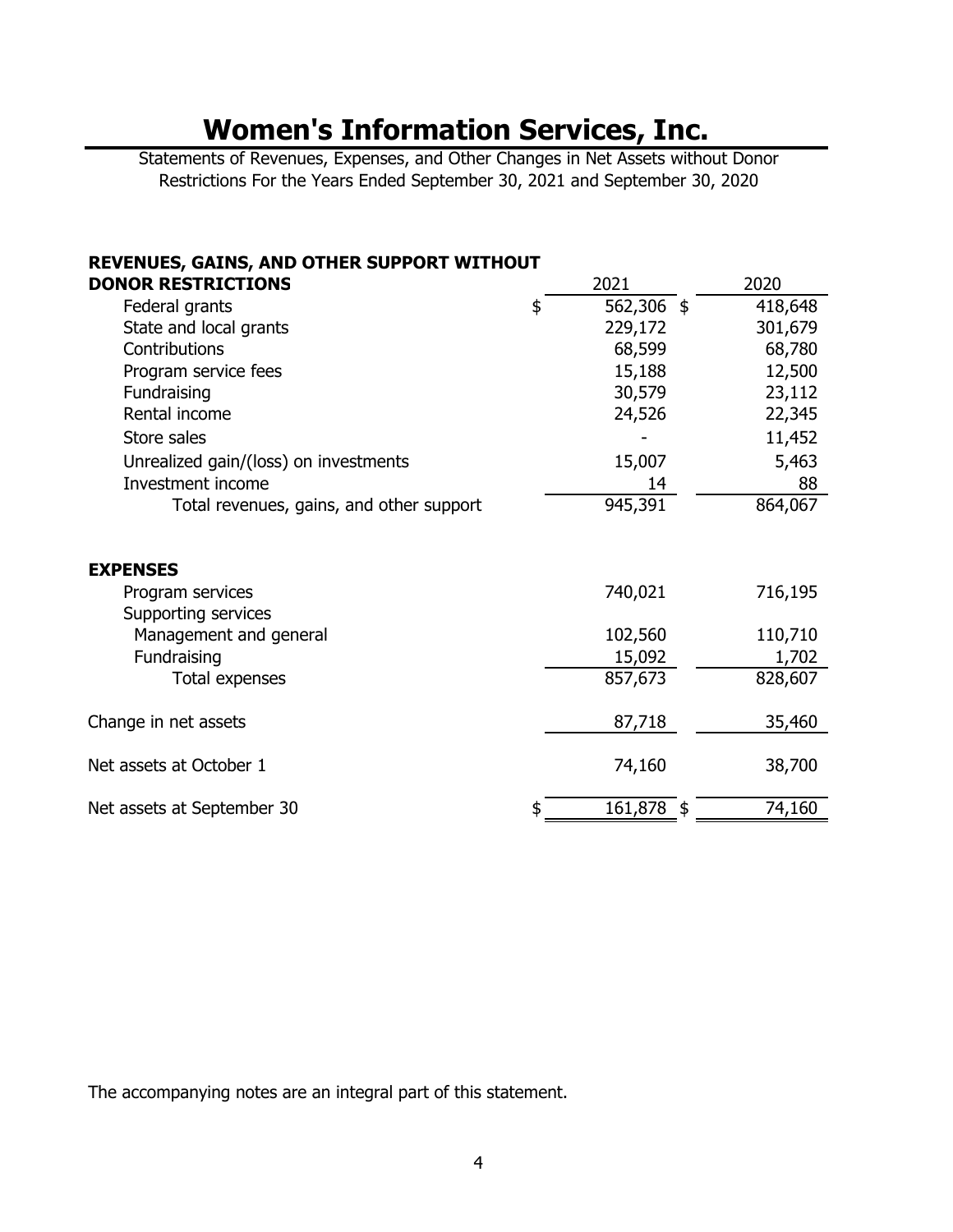Statement of Functional Expenses For the Year Ended September 30, 2021

|                          |                     | <b>Supporting Services</b> |                   |               |
|--------------------------|---------------------|----------------------------|-------------------|---------------|
|                          | Program             | Management                 |                   |               |
|                          | <b>Services</b>     | and general                | Fundraising       | Total         |
| Salaries and wages       | \$<br>394,824       | 73,501                     | $11,162$ \$<br>\$ | 479,487       |
| Payroll taxes            | 39,393              | 7,350                      | 1,116             | 47,859        |
| Employee benefits        | 25,078              | 2,769                      |                   | 27,847        |
| Advertising              | 866                 | 96                         |                   | 962           |
| Community awareness      | 2,257               |                            |                   | 2,257         |
| Contract services        | 12,553              | 1,069                      |                   | 13,622        |
| Dues and subscriptions   | 9,331               | 1,035                      |                   | 10,366        |
| Depreciation             | 18,650              | 2,072                      |                   | 20,722        |
| Equipment expenses       | 7,512               | 7,280                      |                   | 14,792        |
| Fees and licenses        | 728                 | 81                         |                   | 809           |
| Fundraising expenses     |                     |                            | 2,814             | 2,814         |
| <b>Insurance</b>         | 15,362              | 1,256                      |                   | 16,618        |
| Interest                 | 2,461               |                            |                   | 2,461         |
| Occupancy                | 31,767              | 2,262                      |                   | 34,029        |
| Office expense           | 2,661               |                            |                   | 2,661         |
| Other expense            | 1,382               |                            |                   | 1,382         |
| Postage                  | 698                 | 78                         |                   | 776           |
| Professional development |                     | 1,602                      |                   | 1,602         |
| Professional fees        | 3,690               | 410                        |                   | 4,100         |
| Program supplies         | 18,892              |                            |                   | 18,892        |
| Repairs and maintenance  | 15,670              | 135                        |                   | 15,805        |
| Specific assistance      | 122,176             |                            |                   | 122,176       |
| Telephone and technology | 11,176              | 1,242                      |                   | 12,418        |
| Transportation           | 2,894               | 322                        |                   | 3,216         |
|                          | \$<br>740,021<br>\$ | 102,560                    | 15,092<br>\$      | 857,673<br>\$ |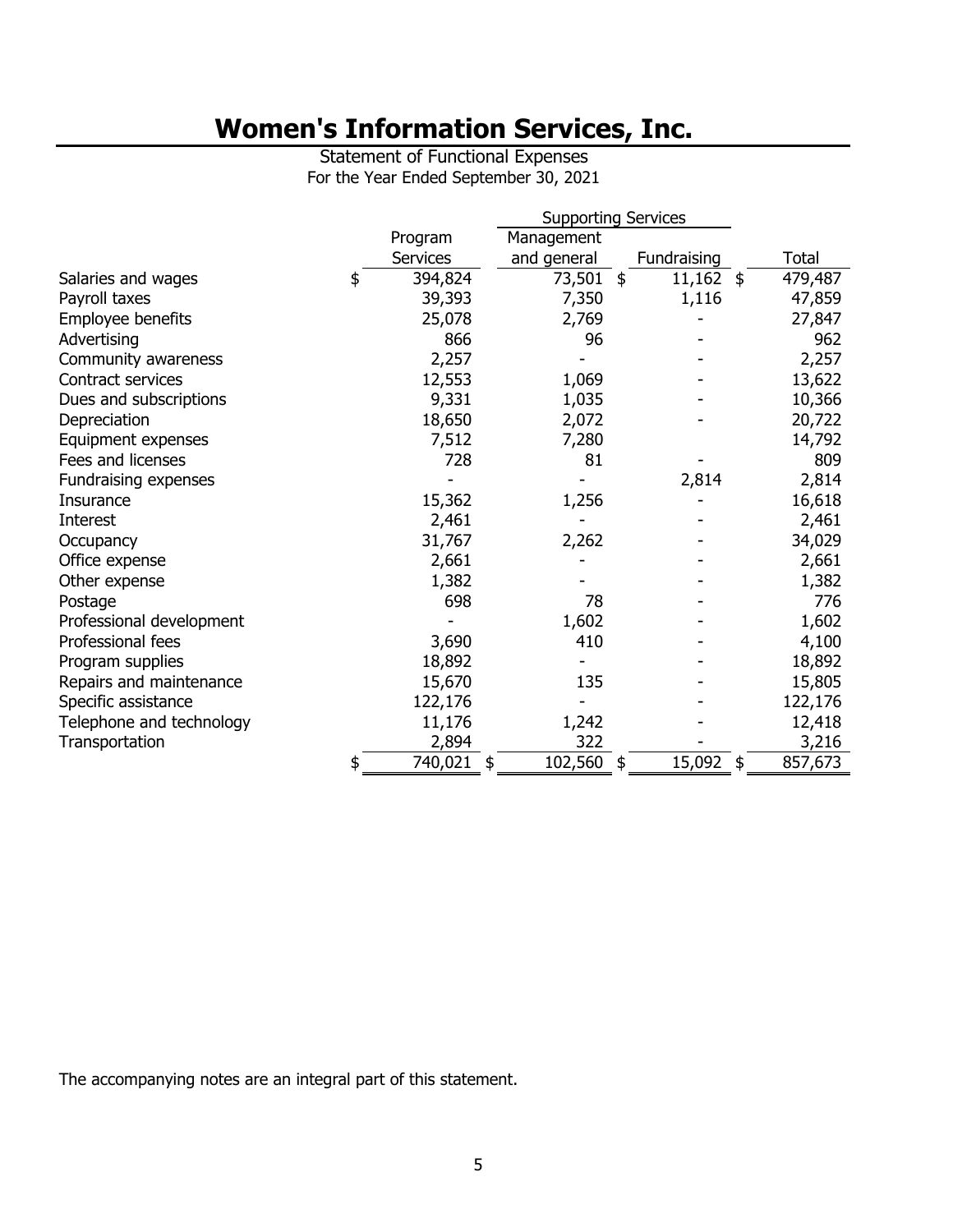Statement of Functional Expenses For the Year Ended September 30, 2020

|                          |                     |             | <b>Supporting Services</b> |               |
|--------------------------|---------------------|-------------|----------------------------|---------------|
|                          | Program             | Management  |                            |               |
|                          | <b>Services</b>     | and general | Fundraising                | Total         |
| Salaries and wages       | \$<br>400,792       | 89,010      | $\frac{1}{2}$              | 489,802<br>\$ |
| Payroll taxes            | 45,998              | 5,111       |                            | 51,109        |
| Employee benefits        | 29,221              | 3,227       |                            | 32,448        |
| Advertising              | 1,718               | 128         |                            | 1,846         |
| Bad debt                 | 267                 |             |                            | 267           |
| Community awareness      | 1,801               |             |                            | 1,801         |
| Contract services        | 9,980               |             |                            | 9,980         |
| Dues and subscriptions   | 10,306              | 1,145       |                            | 11,451        |
| Depreciation             | 16,548              | 1,839       |                            | 18,387        |
| Equipment rental         | 3,942               | 438         |                            | 4,380         |
| Fees and licenses        | 5,350               | 594         |                            | 5,944         |
| Fundraising expenses     |                     |             | 1,702                      | 1,702         |
| Insurance                | 16,083              | 1,363       |                            | 17,446        |
| Interest                 |                     | 270         |                            | 270           |
| Occupancy                | 65,526              | 2,830       |                            | 68,356        |
| Office expense           | 8,703               | 478         |                            | 9,181         |
| Other expense            | 219                 | 20          |                            | 239           |
| Postage                  | 1,061               | 118         |                            | 1,179         |
| Professional development |                     | 652         |                            | 652           |
| Professional fees        | 3,600               | 400         |                            | 4,000         |
| Program supplies         | 17,635              | 381         |                            | 18,016        |
| Repairs and maintenance  | 9,295               |             |                            | 9,295         |
| Specific assistance      | 43,797              |             |                            | 43,797        |
| Telephone and technology | 18,848              | 2,094       |                            | 20,942        |
| Transportation           | 5,505               | 612         |                            | 6,117         |
|                          | \$<br>716,195<br>\$ | 110,710     | 1,702<br>\$                | 828,607<br>\$ |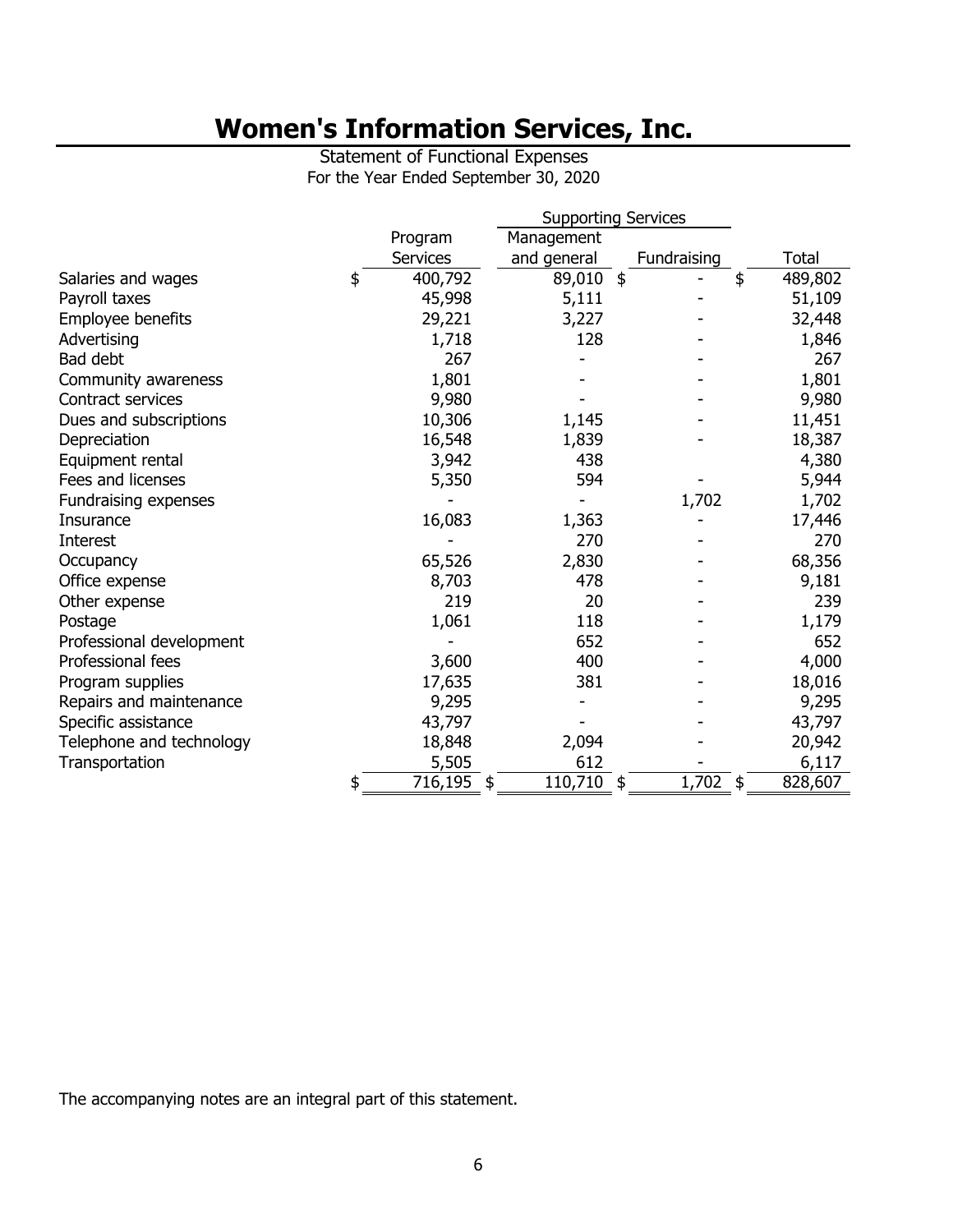Statements of Cash Flows

For the Years Ended September 30, 2021 and September 30, 2020

| <b>CASH FLOWS FROM OPERATING ACTIVITIES</b>                | 2021                                                  | 2020      |
|------------------------------------------------------------|-------------------------------------------------------|-----------|
| Increase in net assets                                     | $\overline{87,718}$ \$                                | 35,460    |
| Adjusments to reconcile decrease in net assets to net cash |                                                       |           |
| provided by operating activities:                          |                                                       |           |
| Depreciation                                               | 20,722                                                | 18,387    |
| (Increase)/decrease in operating assets:                   |                                                       |           |
| Receivables                                                | (8,642)                                               | (16,048)  |
| Prepaid expenses                                           | (788)                                                 | 511       |
| Increase/(decrease) in operating liabilities:              |                                                       |           |
| Accounts payable                                           | 477                                                   | (24, 112) |
| <b>Accrued liabilities</b>                                 | 3,747                                                 | (4,861)   |
| Unearned revenue                                           | $\frac{(20, 462)}{82, 772}$                           | 34,138    |
| Net cash provided by operating activities                  |                                                       | 43,475    |
|                                                            |                                                       |           |
| CASH FLOWS FOR CAPITAL AND RELATED FINANCING               |                                                       |           |
| <b>ACTIVITIES</b>                                          |                                                       |           |
| Purchase of capital assets                                 | (56, 494)                                             | (92, 210) |
| Net proceeds from/(payments on) loans payable              |                                                       |           |
| Net cash provided by/(used for) capital and financing      | $\frac{(10,979)}{(67,473)}$ $\frac{59,150}{(33,060)}$ |           |
|                                                            |                                                       |           |
| <b>CASH FLOWS FROM INVESTING ACTIVITIES</b>                |                                                       |           |
| Purchase of investments                                    |                                                       |           |
| Unrealized gain/loss on investments                        | (15,007)                                              | (5, 463)  |
| Net cash used by investing activities                      | (15,007)                                              |           |
|                                                            |                                                       |           |
| NET CHANGE IN CASH AND CASH EQUIVALENTS                    | 292                                                   | 4,952     |
| Cash at October 1                                          | 150,930                                               | 145,978   |
| Cash at September 30                                       | 151,222 \$<br>\$                                      | 150,930   |

Cash paid for interest was \$2,461 for the year ended September 30, 2021 and was \$270 for the year ended September 30, 2020.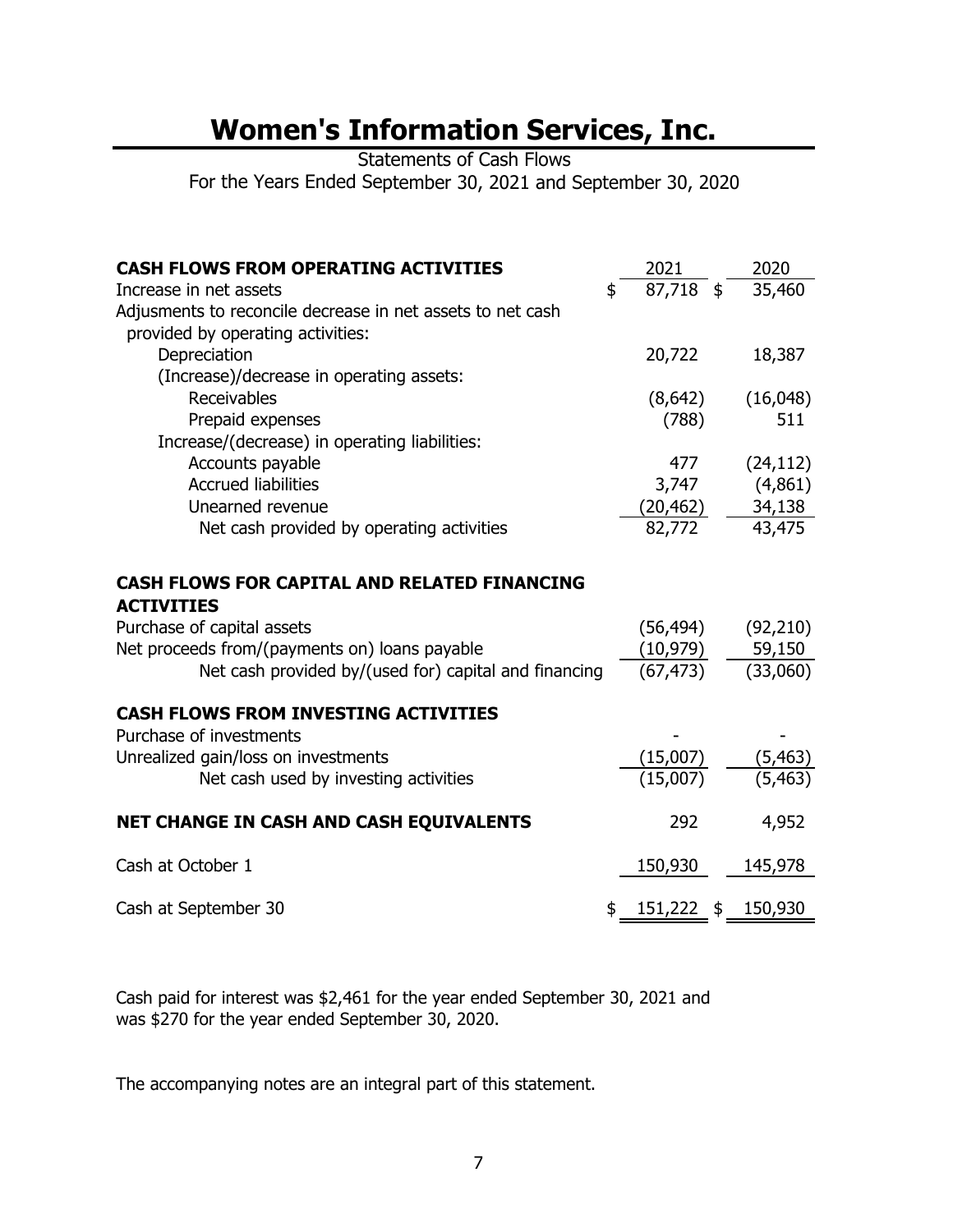Notes to the Financial Statements September 30, 2021 and September 30, 2020

#### **Note A. Summary of significant accounting policies**

#### **Organization and basis of presentation**

Women's Information Services, Inc. is a non-for-profit organization located in Mecosta County, which operates a domestic violence resource center. The Organization provides crisis support and advocacy to victims of domestic violence and sexual assault. Services include emergency and long-term housing assistance, crisis and support counseling, information and referral services. The Organization is incorporated under the laws of the State of Michigan and is exempt from federal income taxes under Section 501(c)(3) of the Internal Revenue Code, except on net income derived from unrelated business income. During the years ended September 30, 2021 and September 30, 2020, the Organization did not engage in any activity that would result in an income tax liability.

The financial statements of Women's Information Services, Inc. have been prepared on the accrual basis of accounting and accordingly reflect all significant receivables, payables, and other liabilities.

The Organization reports information regarding its financial position and activities according to two classes of net assets: donor restricted net assets and net assets without donor restrictions. Net assets without donor restrictions include resources over which the Board of Directors has discretionary control. Net assets with donor restrictions are resources which are subject to donor imposed restrictions, which will be satisfied by the actions of the Organization or passage of time. Restricted contributions received in the same year in which the restrictions are met are recorded as an increase in unrestricted support at the time of receipt. Revenues are reported as increases in unrestricted net assets unless the use of the related asset is limited by donor-imposed restrictions. Expenses are reported as decreases in unrestricted net assets. Gains and losses are reported as increases or decreases in unrestricted net assets unless their use is restricted by explicit donor stipulation or by law. Expirations of temporary restrictions on net assets are reported as reclassifications between the applicable classes of net assets.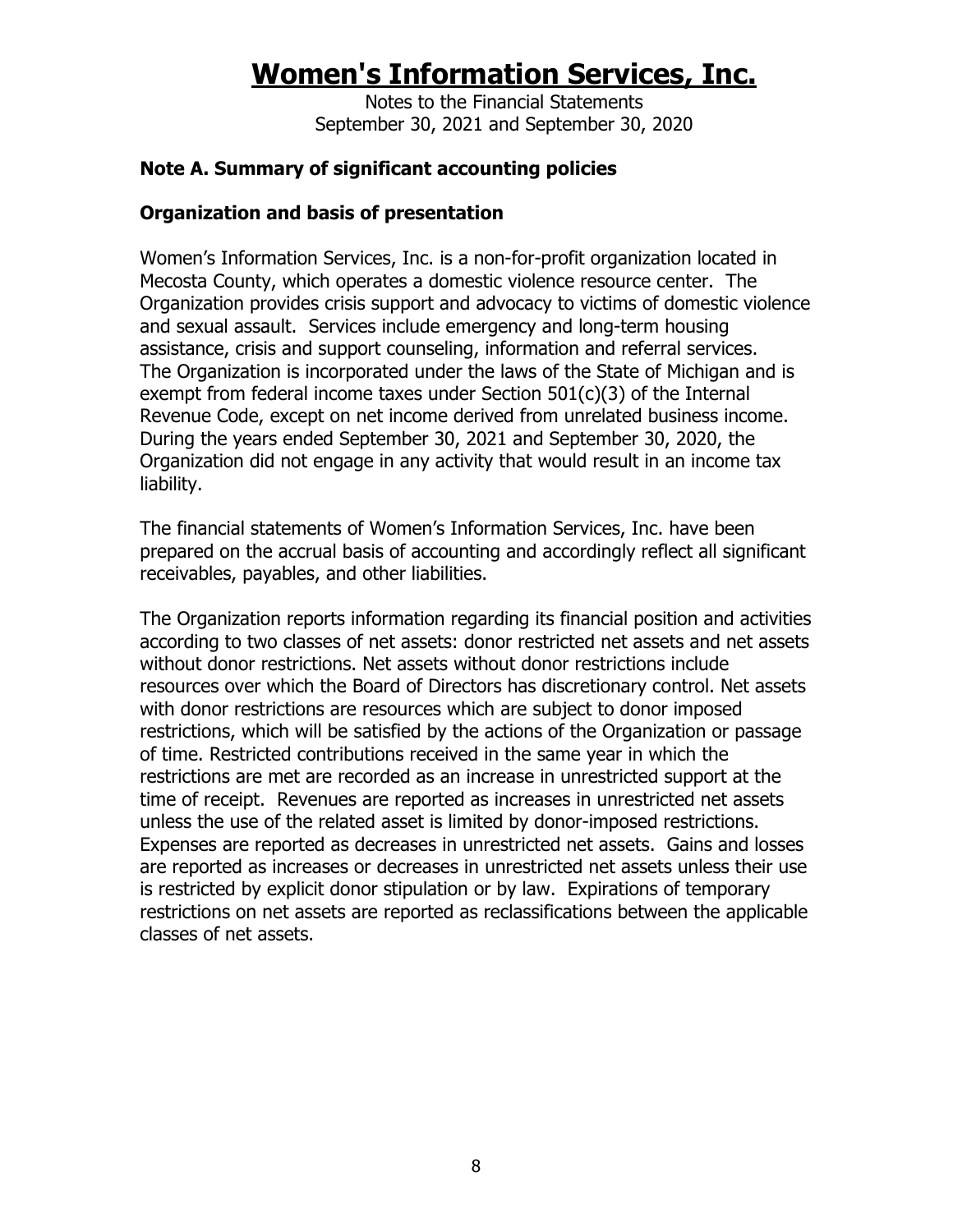Notes to the Financial Statements September 30, 2021 and September 30, 2020

#### **Cash and Cash Equivalents**

For purposes of the Statement of Cash Flows, the Organization considers all highly liquid investments available for current use with an initial maturity of three months or less to be cash equivalents.

#### **Grants Receivable**

Receivables are stated at the amount management expects to collect from outstanding balances. Management provides for probable uncollectible amounts through a provision for bad debt expense and an adjustment to a valuation allowance based on its assessment of the current status of individual accounts. There were no receivables that were expected to be uncollectible at September 30, 2021 or September 30, 2020.

#### **Promises to Give**

Unconditional promises to give are recognized as revenues or gains in the period received and as assets, decreases of liabilities, or expenses depending on the form of the benefits received. Conditional promises to give are recognized only when the conditions on which they depend are substantially met and the promises become unconditional.

### **Property and Equipment**

All acquisitions of property and equipment over \$1,000 that materially prolong the useful lives of assets are capitalized. Property and equipment are carried at cost or, if donated, at the approximate fair value at the date of donation. Depreciation is computed using the straight-line method over the estimated useful life of the asset as follows:

|                            | Years    |
|----------------------------|----------|
| Buildings and improvements | $7 - 40$ |
| Furniture and equipment    | $3 - 10$ |
| MSHDA rental houses        | 39       |

It is not the Organization's policy to imply time restrictions expiring over the useful life of the donated asset. In the absence of donor-imposed restrictions on the use of the asset, gifts of long-lived assets are reported as unrestricted support.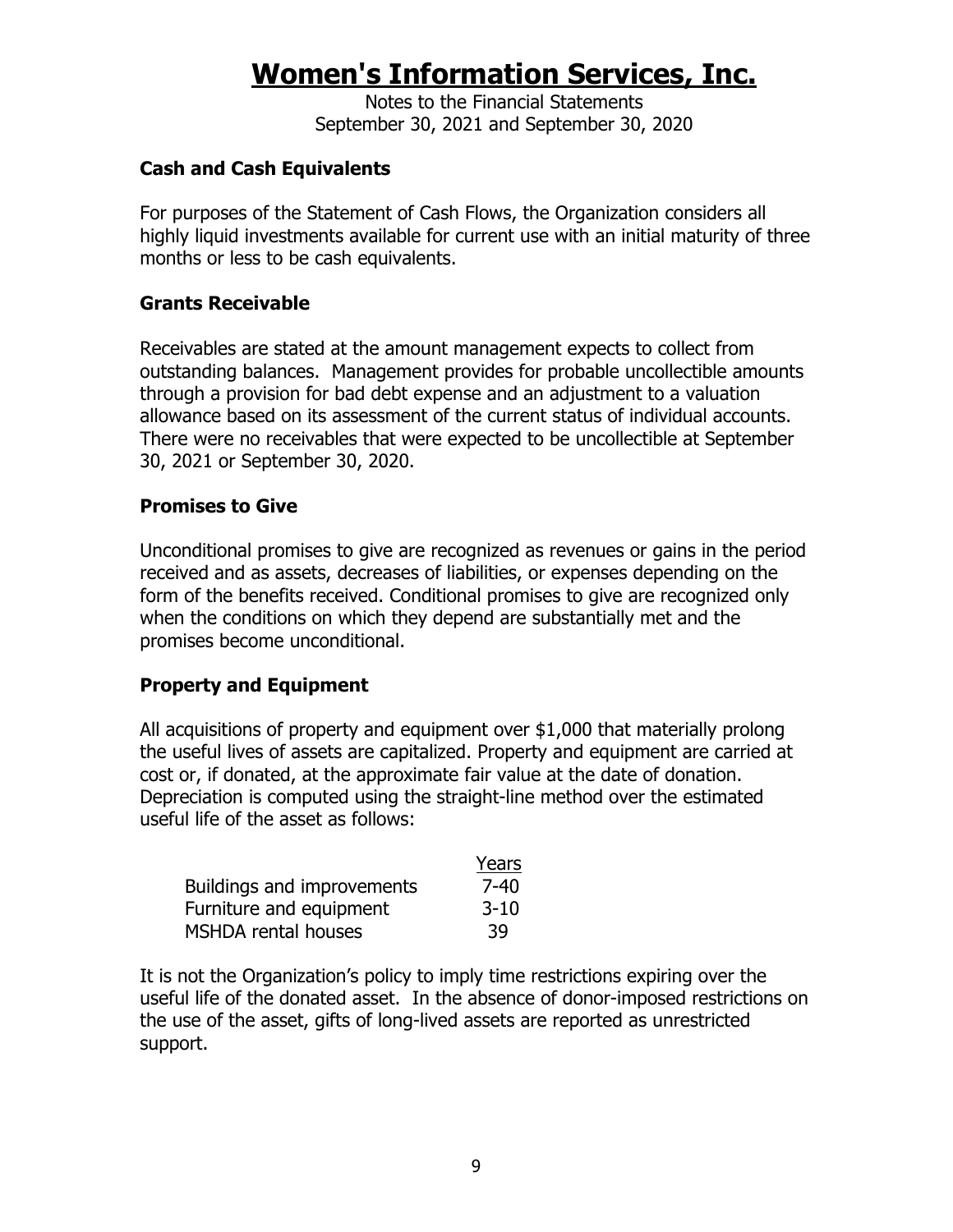Notes to the Financial Statements September 30, 2021 and September 30, 2020

#### **Donated Services**

No amounts have been reflected in the financial statements for donated services. The Organization generally pays for services requiring specific expertise. However, many individuals volunteer their time and perform a variety of tasks that assist the Organization with specific assistance programs, solicitations, and various committee assignments. The Organization receives more than 1,500 volunteer hours per year.

#### **Investments**

The Organization carries investments in marketable securities with readily determinable fair values and all investments in debt securities at their fair values in the Statement of Financial Position. Unrealized gains and losses are included in the change in net assets in the accompanying Statement of Activities.

#### **Prepaid Expenses**

The Organization prepays a portion of its insurance in advance, which is recorded as a prepaid expense.

#### **Unearned Revenue**

Grant receipts received before all the expense have been incurred are considered unearned and recognized over the periods to which the expenses relate.

### **Advertising**

The Organization uses advertising to promote it programs to the clients it serves. The costs of advertising are expensed as incurred. For the year ended September 30, 2021, advertising costs totaled \$962 and for the year ended September 30, 2020, advertising costs totaled \$1,846.

#### **Expense Allocation**

Directly identifiable expenses are charged to programs and supporting services. Expenses related to more than one function are charged to programs and supporting services on the basis of periodic time and expense studies. Management and general expenses include those expenses that are not directly identifiable with any other specific function but provide for the overall support and direction of the Organization.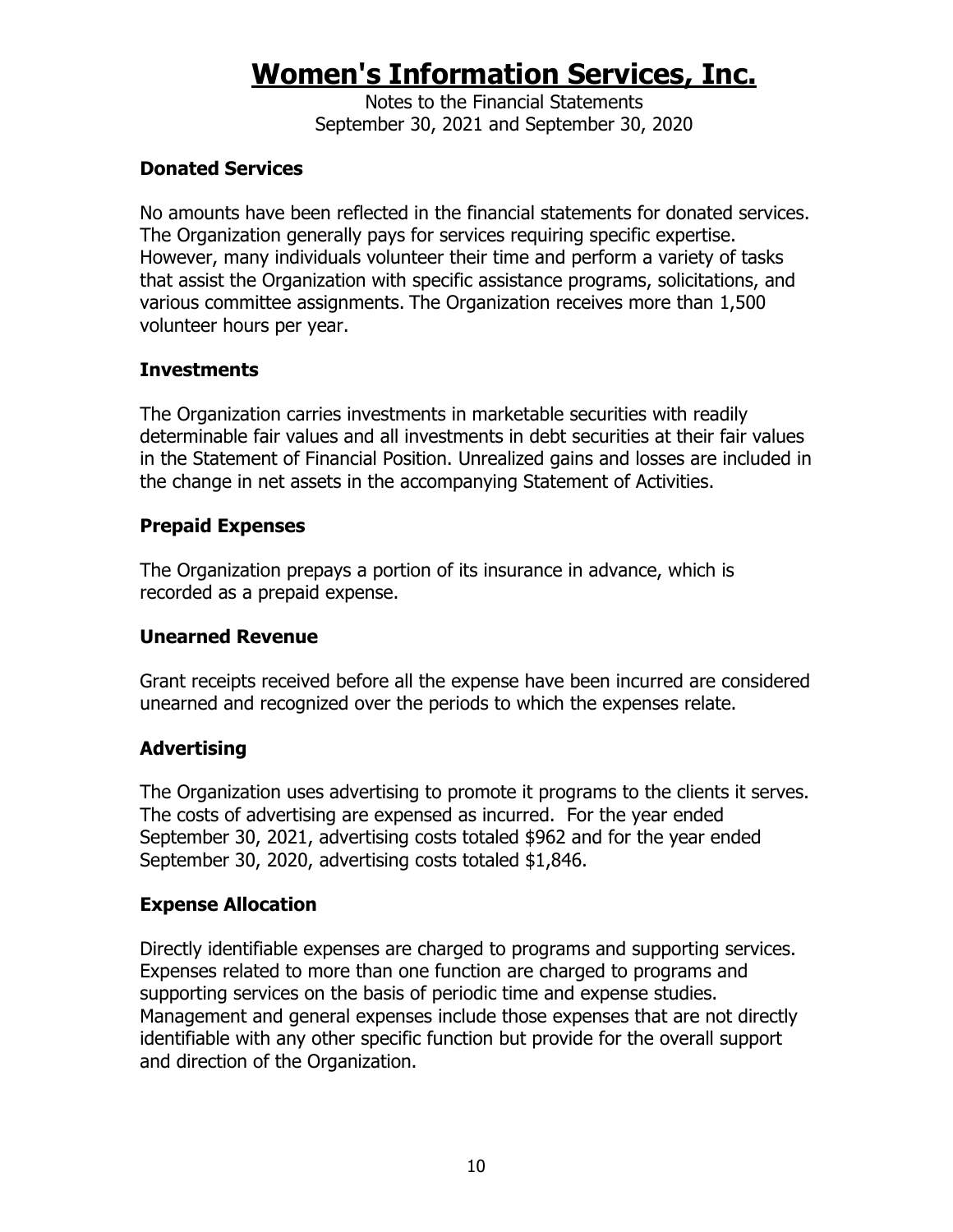Notes to the Financial Statements September 30, 2021 and September 30, 2020

#### **Estimates**

Management uses estimates and assumptions in preparing financial statements. Those estimates and assumptions affect the reported amounts of assets and liabilities, the disclosure of contingent assets and liabilities, and the reported revenues and expenses. Actual results could differ from those estimates.

#### **Note B. Cash and Investments**

Financial instruments that potentially subject the Organization to concentrations of credit risk consist of cash deposits. The Organization maintains its cash balances with one financial institution. As of September 30, 2021 and September 30, 2020, all of the Organization's cash balances were insurance by the Federal Deposit Insurance Corporation.

The Organization has invested in mutual funds. The fair values of the Organization's financial instruments were as follows at September 30, 2021 and September 30, 2020:

|                         | September 30, 2021 |        |  | September 30, 2020 |        |  |
|-------------------------|--------------------|--------|--|--------------------|--------|--|
|                         | Carrying           | Fair   |  | Carrying           | Fair   |  |
|                         | Amount             | Value  |  | Amount             | Value  |  |
| Mutual fund investments | 70,681             | 70,681 |  | 55,673             | 55,673 |  |

The investments consisted of managed domestic and international mutual funds.

### **Note C. Receivables**

Grants earned but not received by September 30, 2021 and September 30, 2020 and consisted of the following:

|                                           | September 30 |        |      |        |
|-------------------------------------------|--------------|--------|------|--------|
|                                           |              | 2021   |      | 2020   |
| Michigan Domestic Violence Prevention and |              |        |      |        |
| <b>Treatment Grant</b>                    |              | 10,187 | - \$ | 10,886 |
| <b>DVES Grant</b>                         |              | 4,478  |      | 3,951  |
| Victims of Crime Act (VOCA) Grant         |              | 33,783 |      | 34,011 |
| State and local grants                    |              | 1,404  |      | 4,928  |
|                                           |              |        |      | 53,776 |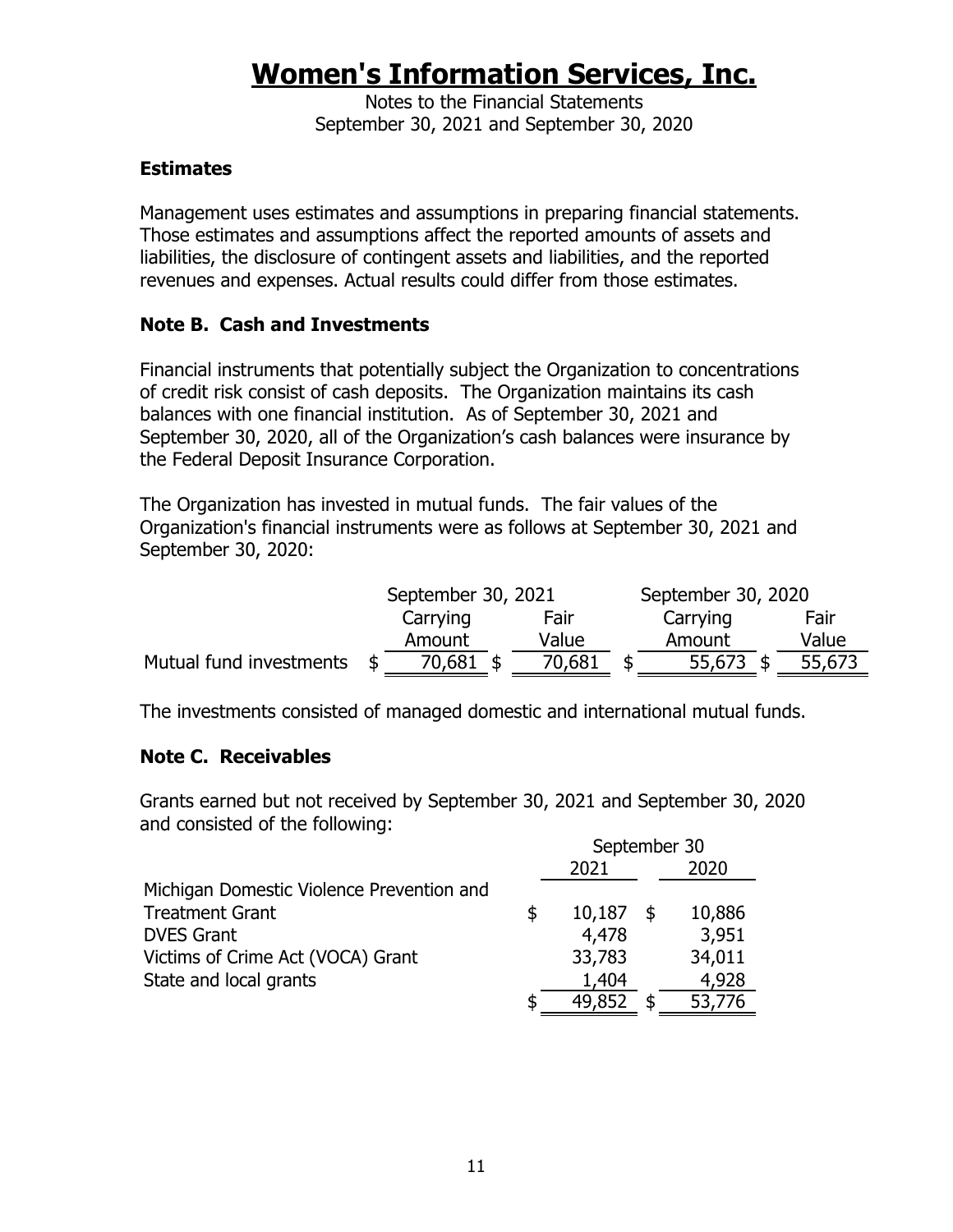Notes to the Financial Statements September 30, 2021 and September 30, 2020

Other receivables totaled \$12,795 at September 30, 2021 and \$229 at September 30, 2020 and were the result of rent earned, but not yet received, and fundraising pledges outstanding.

#### **Note D. Land, Buildings, and Equipment**

Fixed asset activity for the year ended September 30, 2021 included building improvements and a generator. The activity summary was as follows:

|                                   | <b>Balance</b>   |                  |                  | Balance       |
|-----------------------------------|------------------|------------------|------------------|---------------|
|                                   | October 1,       |                  |                  | September 30, |
| Capital assets, not being         | 2020             | <b>Additions</b> | <b>Deletions</b> | 2021          |
| depreciated                       |                  |                  |                  |               |
| Land                              | \$<br>$2,000$ \$ |                  | \$               | \$<br>2,000   |
| Construction in progress          | 92,210           |                  | 92,210           |               |
| Total                             | 94,210           |                  | 92,210           | 2,000         |
| Capital assets, being depreciated |                  |                  |                  |               |
| Buildings and improvements        | 256,018          | 138,954          |                  | 394,972       |
| Furniture and equipment           | 22,743           | 9,750            |                  | 32,493        |
| <b>MSHDA rental houses</b>        | 446,547          |                  |                  | 446,547       |
| Total                             | 725,308          | 148,704          |                  | 874,012       |
| Less accumulated depreciation     |                  |                  |                  |               |
| Buildings and improvements        | 174,510          | 7,789            |                  | 182,299       |
| Furniture and equipment           | 18,301           | 1,726            |                  | 20,027        |
| <b>MSHDA rental houses</b>        | 147,932          | 11,207           |                  | 159,139       |
| Total accumulated depreciation    | 340,743          | 20,722           |                  | 361,465       |
| Net capital assets, being         |                  |                  |                  |               |
| depreciated                       | 384,565          | 127,982          |                  | 512,547       |
| Total capital assets              | \$<br>478,775 \$ | 127,982 \$       | 92,210 \$        | 514,547       |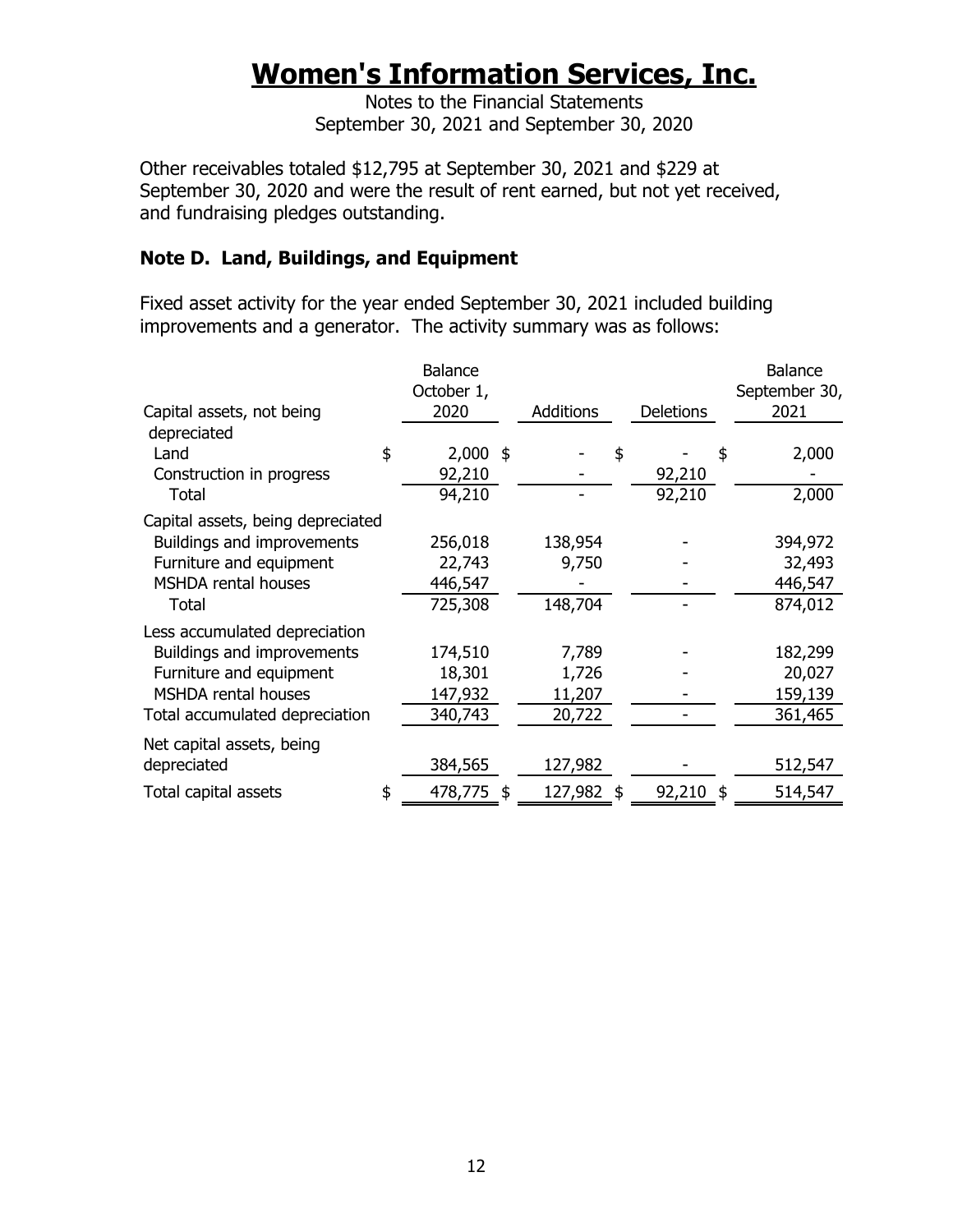Notes to the Financial Statements September 30, 2021 and September 30, 2020

Fixed asset activity for the year ended September 30, 2020 was as follows:

|                                   | <b>Balance</b>      |                  |                  | <b>Balance</b> |
|-----------------------------------|---------------------|------------------|------------------|----------------|
|                                   | October 1,          |                  |                  | September 30,  |
| Capital assets, not being         | 2019                | <b>Additions</b> | <b>Deletions</b> | 2020           |
| depreciated                       |                     |                  |                  |                |
| Land                              | \$<br>$2,000$ \$    | \$               |                  | \$<br>2,000    |
| Construction in progress          |                     | 92,210           |                  | 92,210         |
| Total                             | 2,000               | 92,210           |                  | 94,210         |
| Capital assets, being depreciated |                     |                  |                  |                |
| Buildings and improvements        | 256,018             |                  |                  | 256,018        |
| Furniture and equipment           | 22,743              |                  |                  | 22,743         |
| MSHDA rental houses               | 446,547             |                  |                  | 446,547        |
| Total                             | 725,308             |                  |                  | 725,308        |
| Less accumulated depreciation     |                     |                  |                  |                |
| Buildings and improvements        | 169,058             | 5,452            |                  | 174,510        |
| Furniture and equipment           | 16,573              | 1,728            |                  | 18,301         |
| <b>MSHDA rental houses</b>        | 136,725             | 11,207           |                  | 147,932        |
| Total accumulated depreciation    | 322,356             | 18,387           |                  | 340,743        |
| Net capital assets, being         |                     |                  |                  |                |
| depreciated                       | 402,952             | (18,387)         |                  | 384,565        |
| Total capital assets              | \$<br>404,952<br>\$ | 73,823 \$        |                  | \$<br>478,775  |

### **Note E. Financial awards**

Financial awards from federal, state, and local governmental entities in the form of grants are subject to special audit. Such audits could result in claims against the Organization for disallowed costs or noncompliance with grantor restrictions. No provision has been made for any liabilities that may arise from such audits since the amounts, if any, cannot be determined at this date.

### **Note F. Community Foundation Endowments**

Women's Information Services, Inc. has endowment accounts at the Fremont Area Community Foundation and the Mecosta County Community Foundation which were established by contributions from donors. The foundations have complete variance power over these accounts. Except for an annual distribution of earnings which the foundations may offer, no other amounts are accessible by Women's Information Services, Inc., unless specifically approved by the foundations.